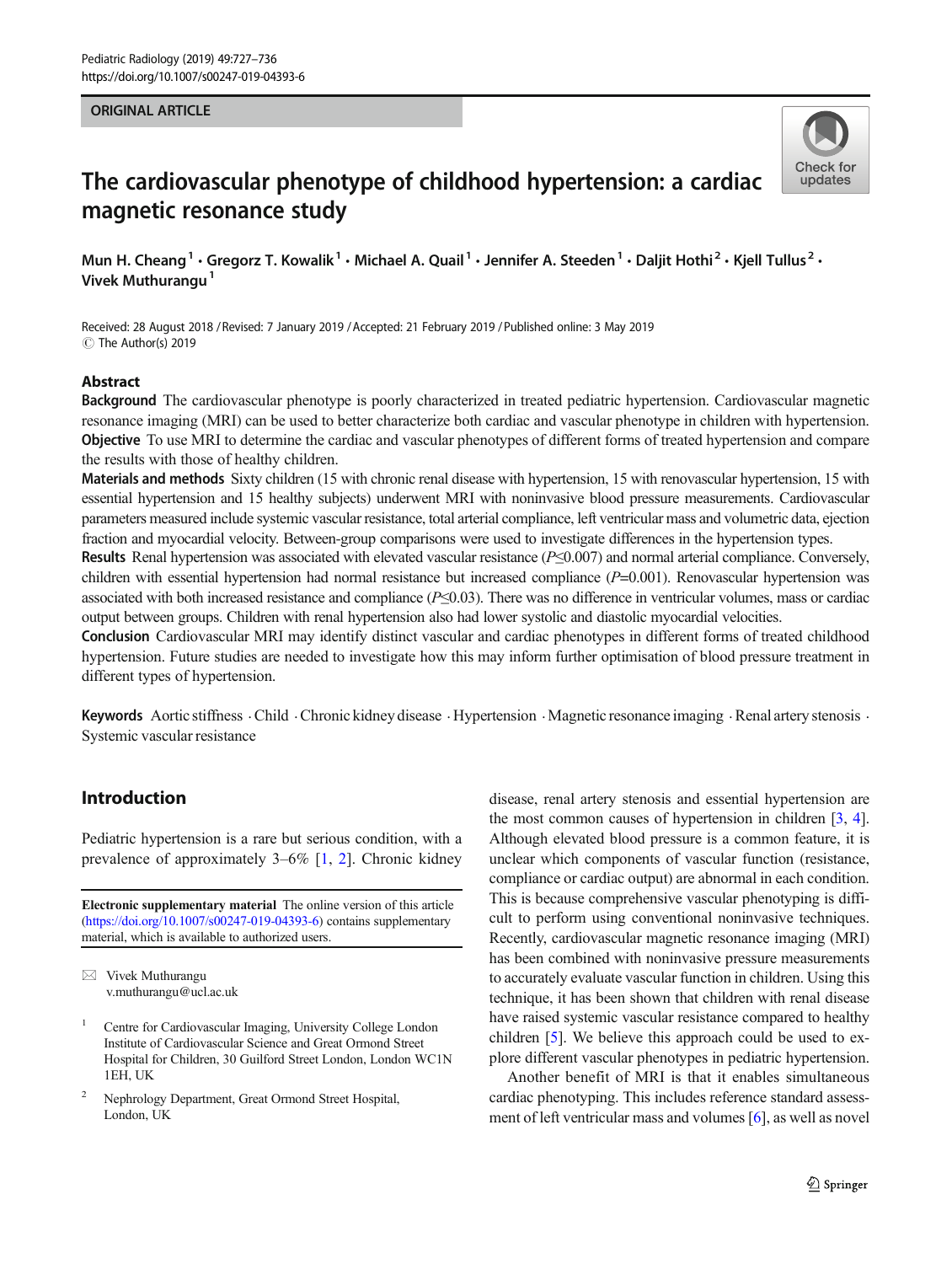728 Pediatr Radiol (2019) 49:727–736

evaluation of cardiac timings, mitral inflow and myocardial velocities [\[7](#page-8-0), [8](#page-8-0)]. This ability is useful as the myocardial response to hypertension may also vary depending on the underlying cause.

The aim of this study is to use to MRI to determine the cardiac and vascular phenotypes of children with renal disease and hypertension, renovascular disease and essential hypertension and to compare the results with those of healthy children.

# Materials and methods

#### Study population

The study population consisted of 60 children: 15 children with renal parenchymal disease and hypertension (renal), 15 children with renal artery stenosis associated hypertension (renovascular), 15 children with idiopathic essential hypertension and 15 healthy controls. Only patients with stable, treated hypertension were recruited. Exclusion criteria were: 1) age  $\langle 7 \text{ or } > 18 \text{ years}, 2 \rangle$  congenital structural heart disease or primary myocardial disease, 3) significant renal impairment in renovascular or essential hypertension, 4) active vasculitis, 5) cardiac arrhythmia precluding the use of cardiac gated MRI sequences, 6) medical devices precluding MRI, 7) other causes of secondary hypertension, and 8) current or previous renal replacement therapy. The exclusion criteria were selected to ensure that the study groups did not have any other condition that may account for cardiovascular abnormalities.

This study was approved by the United Kingdom national research ethics service (National Research Ethics Service Committee London, London Bridge, REC reference: 15/LO/ 0213). Informed parental consent and patient assent were obtained from all participants. Patients were consecutively recruited from hypertension and renal clinics in Great Ormond Street Hospital over 24 months.

The renal group was a subset of a previously examined group of pediatric chronic kidney disease patients who had been phenotyped using MRI [\[5](#page-8-0)]. Only renal patients with a confirmed diagnosis of hypertension were included in this study.

In the renovascular group, renal artery stenosis was confirmed with a combination of noninvasive and invasive investigations [[9\]](#page-8-0). All renovascular children received the optimal treatment plan as recommended following discussion by a multidisciplinary clinical team.

The essential hypertension group was clinically evaluated to exclude other secondary causes of hypertension and treated according to published recommendations  $\lceil 10 \rceil$ .

#### Imaging protocol

Imaging was performed on a 1.5-T MRI system (Avanto; Siemens Medical Solutions, Erlangen, Germany). All MRI data were processed using in-house plug-ins developed for open-source DICOM (Digital Imaging and Communications in Medicine) software OsiriX [[11](#page-8-0)] (the OsiriX Foundation, Geneva, Switzerland) by the same individual (M.H.C., with >5 years' experience in cardiac MRI), who was masked to the subject. No gadolinium was given. Summary details of MRI sequence scan parameters are summarized below.

## Cardiac volumes and mass

Left ventricular volumes were assessed using short axis multislice free-breathing real-time steady-state free precision sequence [[12\]](#page-8-0). Real-time radial k-t SENSE steady-state free precision sequence parameters were field of view: approximately 350 mm, matrix: 128×128, voxel size: approximately 2.7×2.7×8 mm, echo time (TE)/repetition time (TR): approximately 1.1/2.2 ms, flip angle: 40°, acceleration factor: 8, and temporal resolution: approximately 36 ms. Processing of the left ventricular short axis data was performed as previously described, enabling measurement of end-diastolic volume, end-systolic volume, stroke volume, ejection fraction and left ventricular mass. All ventricular volumes were indexed to body surface area. The effect of body size on the left ventricular mass was controlled by indexing to height to the power of 2.7 [\[13](#page-8-0)]. The right and left atrial areas in diastole were measured from a four-chamber view and indexed to body surface area.

#### Cardiac timing and inflow velocities

Left ventricular outflow tract and mitral inflow velocities were assessed with a free-breathing high temporal resolution realtime phase contrast MR sequence [\[7](#page-8-0)]. Real-time UNFOLD-SENSE spiral phase contrast MR sequence parameters were field of view: approximately 450 mm, matrix: 128×128, voxel size: approximately  $3.5 \times 3.5 \times 7$  mm, TE/TR: approximately 1.97/ 7.41 ms, flip angle: 20°, maximum measurable velocity range: 150 m/s, acceleration factor: 10, and temporal resolution: approximately 15 ms. The mitral valve orifice and left ventricular outflow tract were manually segmented from the resultant inflow and outflow curves to obtain the isovolumic relaxation time, isovolumic contraction time and ejection time as previously described [\[7](#page-8-0)]. Peak early and atrial diastolic velocities were also measured from the inflow curves.

#### Myocardial velocities

Left ventricular myocardial velocities were measured using a previously validated free-breathing tissue phase mapping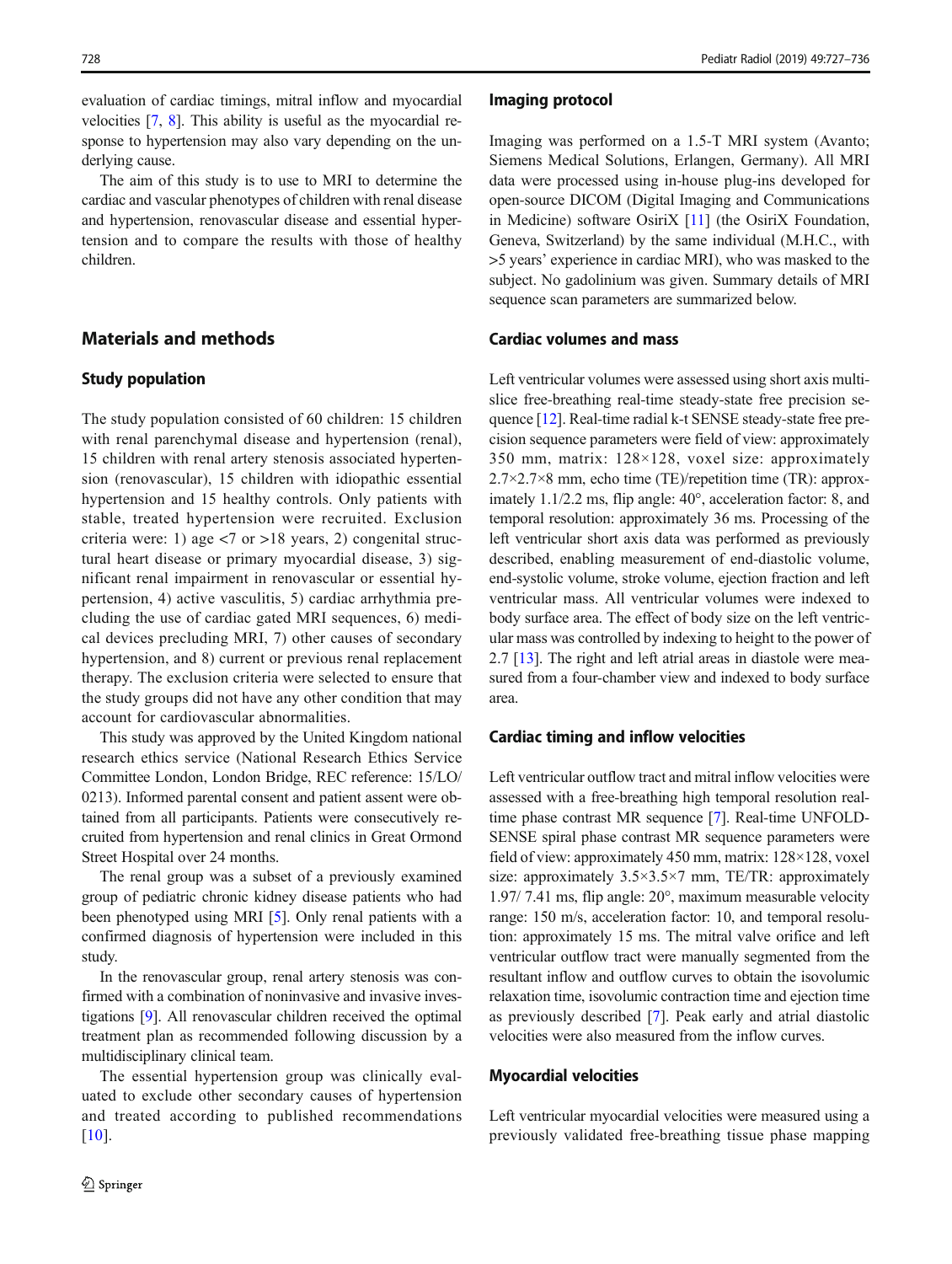sequence planned in the mid left ventricular short axis view [\[8](#page-8-0)]. Retrospectively gated golden-angle spiral tissue phase mapping sequence details were field of view: approximately 400 mm, matrix: 192×192, voxel size: approximately  $2.1 \times 2.1 \times 8$  mm, TE/TR: approximately 3.51/ 11.7 ms, flip angle: 15°, respiratory navigation efficiency: 30%, scan time: approximately 7–8 min, and temporal resolution: approximately 23 ms. Each acquisition produced a magnitude image and three phase images (in the x-, y- and z-direction). The radial velocity was calculated by transforming the x- and ydirection velocities to an internal polar coordinate system using the left ventricular center of mass as a reference point. The longitudinal velocity was taken as velocity in the z-direction. Global radial and longitudinal left ventricular velocities were calculated by averaging velocities across the segmented left ventricular slice for a given direction. The magnitude of the peak systolic and early diastolic velocities was measured from the velocity time curves.

## Aortic flow

Aortic flow assessment was performed using a breath-held retrospectively gated phase contrast MR technique just above the sinotubular junction (Fig. 1) [\[14\]](#page-8-0). Retrospectively gated spiral SENSE phase contrast MR sequence parameters were field of view: approximately 400 mm, matrix: 256×256, voxel size: approximately  $1.6 \times 1.6 \times 5$  mm, TE/TR: approximately 2.1/8.0 ms, flip angle: 25°, acceleration factor: 3, breath-hold time: 4–8 s, and temporal resolution: approximately 32 ms. The aorta was segmented to produce a flow curve from which stroke volume and cardiac output were derived (Fig. 1). The maximum and minimum cross-sectional areas of the ascending aorta over the cardiac cycle were also recorded.

#### Blood pressure measurement

Brachial systolic, diastolic and mean arterial blood pressures were measured from the right arm in all subjects using an MRI

compatible oscillometric sphygmomanometer (Datex Ohmeda; General Electric, Boston, USA) during acquisition of MRI data. This enabled an optimum combination of blood pressure and flow data for calculating vascular indices. All blood pressure measurements were acquired with an appropriately sized arm cuff after the subject had been prone in the scanner for at least 10 min. Pulse pressure was the difference between systolic and diastolic blood pressure.

## Measures of vascular characteristics

Total systemic vascular resistance was calculated by dividing mean blood pressure by cardiac output [\[15](#page-8-0)]. Total arterial compliance was calculated using a two-element Windkessel model (Fig. [2](#page-3-0)) described previously [[15\]](#page-8-0). Briefly, aortic flow curves were inputted into the model with measured systemic vascular resistance. The compliance was tuned so that pulse pressure generated by the model equaled measured pulse pres-sure (Fig. [2](#page-3-0)) [\[15](#page-8-0)]. Local arterial stiffness was assessed by calculating ascending aortic compliance = (difference of maximum and minimum aortic cross-sectional area)/pulse pressure  $[16]$ .

## **Statistics**

Statistical analyses were performed using Stata 13 (StataCorp, College Station, Texas, USA). A *P*-value<0.05 was considered statistically significant. Data were examined for normality using the Shapiro-Wilk normality test and non-normally distributed data were transformed using a zero-skewness log transform to ensure normal distribution before analysis. Descriptive statistics were expressed as mean (±standard deviation) or geometric mean (±geometric standard deviation) if data were log transformed. The chi-square test was used to determine if there were differences in the use of hypertensive medications among the three hypertension groups and in gender distribution across all groups. Group differences were assessed using analysis of variance (ANOVA). Levene's test

Fig. 1 Phase contrast MR images acquired at the level of the ascending aorta of a 15 year old boy. a Magnitude image, (b) phase image. The region of interest (circles) traces the outline of the cross-sectional aorta area throughout all phases of the cardiac cycle to obtain accurate cardiac output for calculating systemic vascular resistance and total arterial compliance

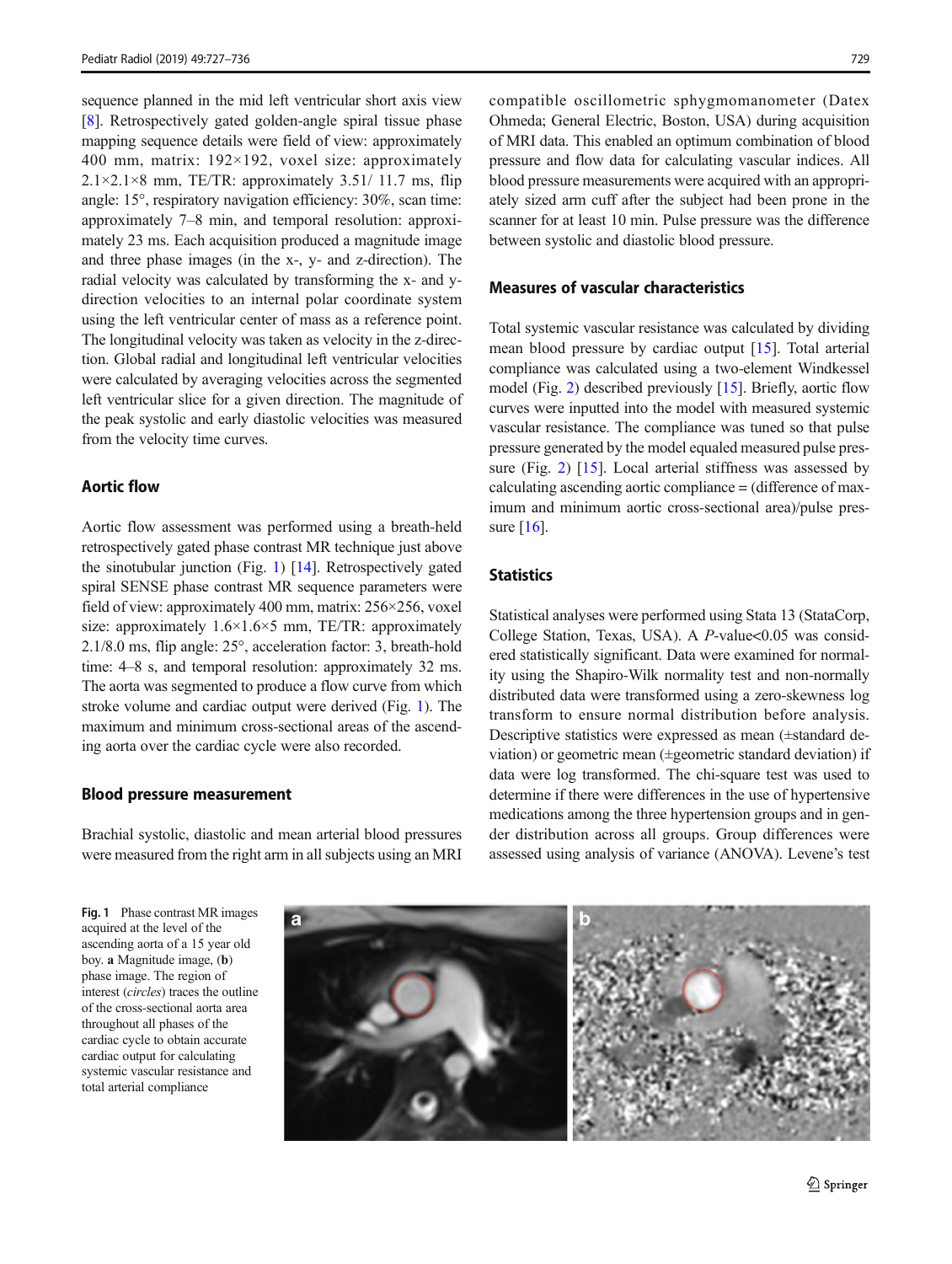<span id="page-3-0"></span>

Fig. 2 Algorithm for calculating compliance. C total arterial compliance, P pressure, PP pulse pressure, Q flow,  $Q(t)$  flow over time, R resistance, t time

was used to assess for homogeneity of variances across the groups and Welch's correction was applied for nonhomogeneous variance. Post hoc pairwise comparison was performed for significant results on ANOVA, using Duncan's method to adjust for potential Type 1 errors. Age- and gender-adjusted ANOVA tests were also performed for indices with significant group differences. To determine if group differences in myocardial velocities were due to associated cardiac and vascular factors, Pearson's correlations were first performed between myocardial velocities (with significant group differences) and possible variables. ANOVA tests for these myocardial velocities were then repeated after adjustment for any significantly correlated variables (as well as age and gender).

## Results

#### Study population

The renal cohort consisted of pre-dialysis patients in chronic kidney disease stages 2–4 (Stage 2: 5 children, Stage 3: 7 children, Stage 4: 3 children) with stable renal function. Mean estimated glomerular filtration rate was 53±25 ml/min/ 1.73 m<sup>2</sup>. The causes of renal impairment were congenital abnormalities of the kidney and urinary tract  $(n=8)$ , renal dysplasia  $(n=3)$ , hemolytic uremic syndrome  $(n=2)$ , glomerulonephritis  $(n=1)$  and tubulointerstitial disease  $(n=1)$ . All patients were diagnosed with hypertension and received hypertensive treatment (Table [1](#page-4-0)). Seven (47%) were taking two or more medications.

All renovascular patients had objective evidence of renal artery stenosis. Of those,  $50\%$  ( $n=6$ ) had bilateral renal artery stenosis. The majority  $(n=10)$  were treated initially with angioplasty, while the remaining patients received ethanol embolization of a renal artery  $(n=1)$ , unilateral nephrectomy  $(n=1)$ , surgical revascularization  $(n=1)$  or medical management  $(n=2)$ . None was awaiting further invasive treatment. All patients had been deemed by their clinicians to have controlled hypertension with clinically stable blood pressure. The majority of renovascular children  $(n=9)$  continue to receive hypertension medication (Table [1\)](#page-4-0). Of these, five were taking two or more drugs. Forty percent  $(n=6)$  were no longer on hypertension medication.

All essential hypertension patients had a diagnosis of idiopathic hypertension and had stable treated blood pressure when last reviewed in the outpatient clinic (Table [2](#page-4-0)). Five patients were on two hypertensive medications.

Although there was no difference in age or gender distri-bution (Table [1\)](#page-4-0), weight was significantly different  $(P<0.001)$ among groups, even after adjusting for age and gender. On pairwise comparison, the essential hypertension patients were significantly heavier compared to the renovascular and renal groups  $(P \leq 0.017)$ .

#### Differences in blood pressure

Blood pressure data are shown in Table [2.](#page-4-0) Systolic blood pressure was higher in all hypertensive groups compared to the controls  $(P<0.001)$ , but there were no differences among the three hypertension groups  $(P>0.11)$ . The systolic blood pressure percentiles were also higher in all the hypertension groups compared to controls  $(P<0.001)$ . Nineteen patients (four renovascular, eight renal, seven essential hypertension) had uncontrolled systolic hypertension (systolic blood pressure >90 percentile).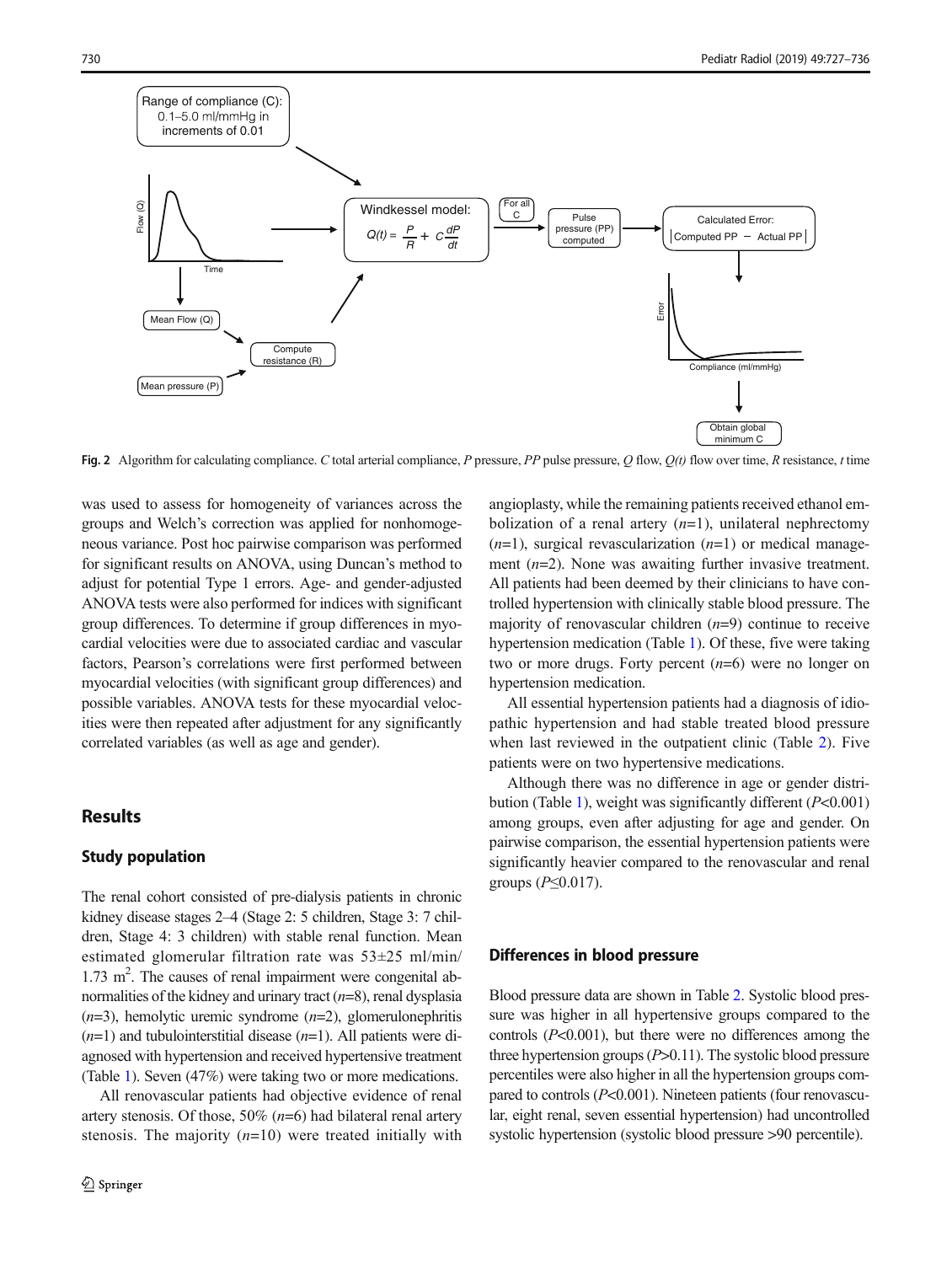#### <span id="page-4-0"></span>Table 1 Demographics and baseline characteristics of study population

|                                                                      | Healthy controls<br>$n=15$ | Renal hypertension<br>$n=15$ | Renovascular hypertension<br>$n=15$ | <b>Essential hypertension</b><br>$n=15$ | $P$ -value |
|----------------------------------------------------------------------|----------------------------|------------------------------|-------------------------------------|-----------------------------------------|------------|
| Age $(years)^a$                                                      | $12\pm1.3$                 | $13 \pm 1.3$                 | $12\pm1.3$                          | $14\pm1.3$                              | 0.16       |
| Gender $(\%$ male) <sup>b</sup>                                      | 53%                        | 60%                          | 73%                                 | 73%                                     | 0.58       |
| Height (cm)                                                          | $156 \pm 14$               | $154 \pm 18$                 | $156 \pm 18$                        | $164 \pm 14$                            | 0.32       |
| Weight $(kg)^a$                                                      | $50 \pm 1.3$               | $44\pm1.4$                   | $48 \pm 1.4^{\circ}$                | $68 \pm 1.4$ <sup>d</sup>               | 0.003      |
| Body mass index $(kg/m2)$                                            | $21 \pm 2.3$               | $19\pm3.6$                   | $20\pm3.6^{\circ}$                  | $26 \pm 6.2^d$                          | $0.010^e$  |
| Body surface area $(m^2)$                                            | $1.5 \pm 0.24$             | $1.4 \pm 0.3$                | $1.5 \pm 0.35$ <sup>c</sup>         | $1.8 \pm 0.34$ <sup>d</sup>             | 0.006      |
| Heart rate (beats per minute) $a$                                    | $73 \pm 1.2$               | $78 \pm 1.3$                 | $73 \pm 1.2$                        | $83 \pm 1.2$                            | 0.19       |
| Medications $(\%)^b$                                                 |                            |                              |                                     |                                         |            |
| Angiotensin converting enzyme or<br>angiotensin 2 receptor inhibitor |                            | 67%                          | 20%                                 | 53%                                     | 0.03       |
| Beta-blocker                                                         |                            | 40%                          | 33%                                 | 13%                                     | 0.25       |
| Calcium channel blocker                                              |                            | 47%                          | $40\%$                              | 53%                                     | 0.77       |

a Logarithmic transformation was applied

<sup>b</sup> A chi-square test was performed. A chi-square test was performed between all four groups for gender. A chi-square test was performed between the three hypertensive groups for medications

 $c$  P value<0.05 when renovascular hypertension is compared to hypertension

 $dP<0.05$  when essential hypertension is compared with controls; P<0.05 when hypertension is compared with renal hypertension

e ANOVA Welch (W) test was used

Diastolic blood pressure was higher in the hypertension groups compared to the controls ( $P \le 0.008$ ). In addition, children with renal disease had higher diastolic blood pressure than both the renovascular  $(P=0.004)$  and essential hypertensive  $(P=0.035)$  groups. A similar pattern was seen in diastolic blood pressure percentiles, with six patients (no renovascular,

four renal, two essential hypertension) having uncontrolled diastolic hypertension (diastolic blood pressure >90 percentile) at the time of the MRI scan.

The mean blood pressure was higher in all hypertension groups compared to controls  $(P<0.001)$ . Furthermore, the renal group had a significantly higher mean blood pressure than

#### Table 2 Vascular phenotype of study population

|                                                             | $n=15$          | $n=15$               | Healthy controls Renal hypertension Renovascular hypertension Essential hypertension P-value<br>$n=15$ | $n=15$                         |                        |
|-------------------------------------------------------------|-----------------|----------------------|--------------------------------------------------------------------------------------------------------|--------------------------------|------------------------|
| Systolic blood pressure (mmhg)                              | $103 \pm 11$    | $125 \pm 13^{b}$     | $122 \pm 8.4$ <sup>c</sup>                                                                             | $128 \pm 12^e$                 | < 0.001                |
| Diastolic blood pressure (mmhg)                             | $52\pm 6.6$     | $75 \pm 10^{b}$      | $63 \pm 12^{c,d}$                                                                                      | $67 \pm 13^{e,f}$              | < 0.001                |
| Mean blood pressure (mmhg)                                  | $74 \pm 5.9$    | $95 \pm 8.7^{\rm b}$ | $88 \pm 8.6^{\rm c,d}$                                                                                 | $92 \pm 11^e$                  | < 0.001                |
| Pulse pressure (mmhg)                                       | $51 \pm 12$     | $50 \pm 12$          | $59 \pm 13$                                                                                            | $62 \pm 9.5$ <sup>e,f</sup>    | 0.016                  |
| Systolic blood pressure percentile                          | $25 \pm 2.5$    | $76\pm1.6^{b}$       | $80 \pm 1.3$ <sup>c</sup>                                                                              | $81 \pm 1.3^e$                 | $< 0.001$ <sup>g</sup> |
| Diastolic blood pressure percentile                         | $22 \pm 14$     | $77\pm19^b$          | $50 \pm 31^{\text{c,d}}$                                                                               | $52\pm33^{e,f}$                | $< 0.001$ <sup>g</sup> |
| Cardiac output $(l/min/m2)a$                                | $3.7 \pm 1.2$   | $3.6 \pm 1.2$        | $3.6 \pm 1.2$                                                                                          | $3.8 \pm 1.2$                  | 0.73                   |
| Systemic vascular resistance $(WU.m^2)$                     | $20\pm3.6$      | $27\pm5.3^{b}$       | $25 \pm 5.5$ °                                                                                         | $24\pm4.3^{\circ}$             | 0.003                  |
| Total arterial compliance (ml/mmHg, m <sup>2</sup> )        | $0.59 \pm 0.14$ | $0.55 \pm 0.11$      | $0.5 \pm 0.11$ <sup>c</sup>                                                                            | $0.44 \pm 0.06$ <sup>e,f</sup> | 0.002                  |
| Ascending aortic compliance $(\%mm\text{mmHg}^{-1}.10^2)^a$ | $3.2 \pm 1.5$   | $2.7 \pm 1.5$        | $1.7 \pm 1.5^{\rm c,d}$                                                                                | $2.2 \pm 1.5^{\circ}$          | < 0.001                |

<sup>a</sup> Logarithmic transformation was applied

 $b$  P-value<0.05 when renal hypertension is compared with controls

 $c$  P-value<0.05 when renovascular hypertension is compared with controls

 $dP$ -value<0.05 when renovascular hypertension is compared with renal hypertension

e P-value<0.05 when essential hypertension is compared with controls

 $f_{P-\text{value}<0.05}$  when essential hypertension is compared with renal hypertension

<sup>g</sup> ANOVA Welch (W) test was used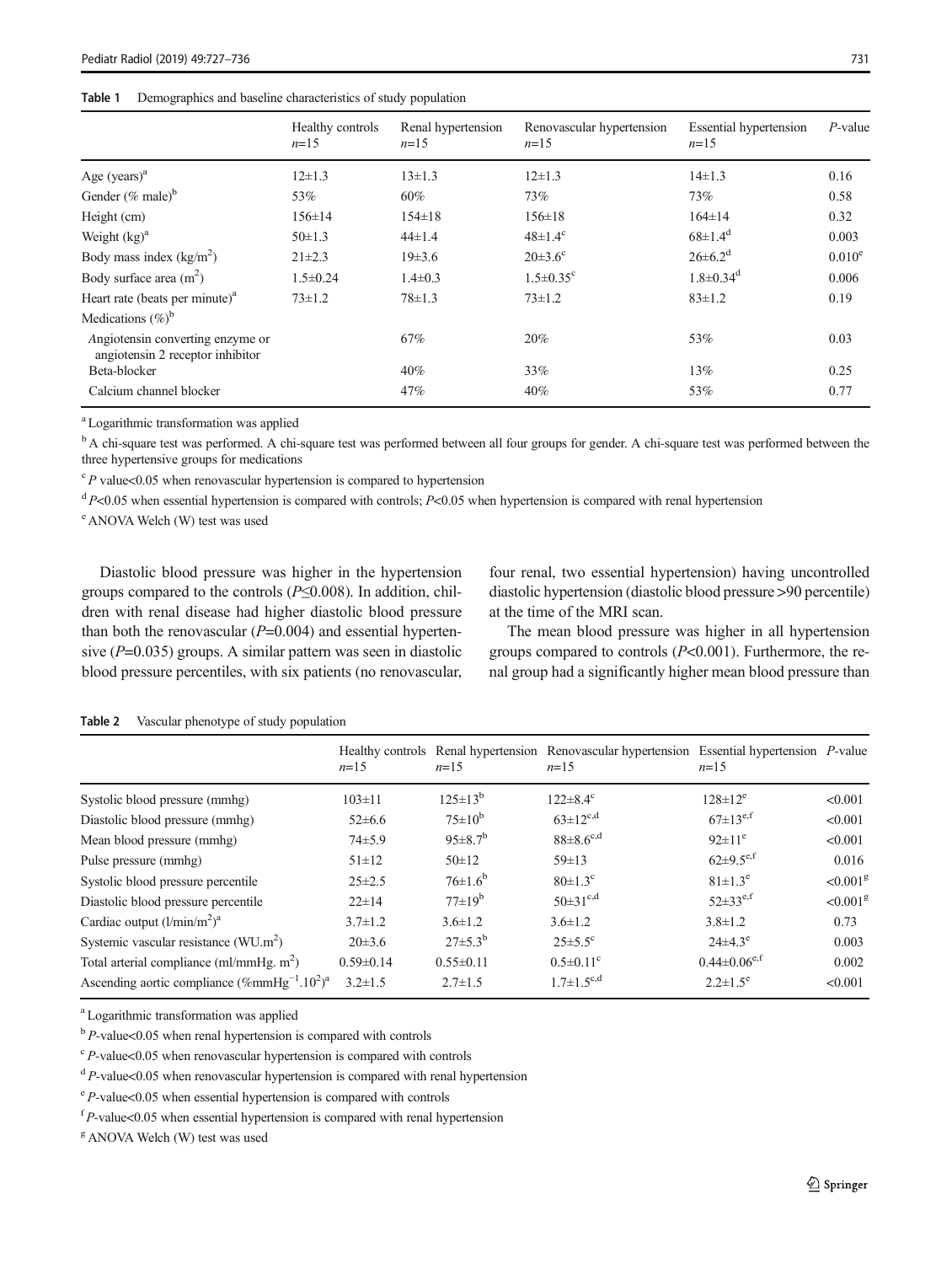the renovascular group  $(P=0.027)$ . Conversely, pulse pressure was only elevated in the essential hypertension children compared to the controls  $(P=0.019)$ . The pulse pressure was also significantly higher in the essential hypertension patients compared to the renal patients  $(P=0.012)$ . These differences remained broadly present after controlling for age and gender.

#### Vascular properties

Vascular measures are shown in Table [2](#page-4-0). Systemic vascular resistance was higher in all hypertension groups compared to the controls ( $P \leq 0.028$ ) and there were no significant differences between the hypertension groups  $(P>0.15)$ . However, after correcting for age and gender, the systemic vascular resistance in the essential hypertension group was no longer significantly different from the controls  $(P=0.13)$ .

Total arterial compliance was significantly lower in the essential hypertension and renovascular groups compared to the controls ( $P \leq 0.026$ ) and in the essential hypertension group compared to the renal children  $(P=0.01)$ . Local ascending aortic compliance was also lower in the essential hypertension and renovascular children compared to the controls  $(P \le 0.018)$ . Furthermore, the renovascular children had significantly lower ascending aortic compliance compared to the renal patients (P=0.005). Differences in total and local compliance remained after correcting for age and gender. The cardiac output was similar in all groups (Table [2\)](#page-4-0).

#### Cardiac structure and global function

Left ventricular volumes and function are shown in Table [3.](#page-6-0) There were no significant differences in the left ventricular volumes or function among the groups, including after age and gender correction. There was also no difference in height indexed left ventricular mass among the groups.

Mitral valve inflow and cardiac timing measures are shown in Table [3.](#page-6-0) There were no significant group differences in early or late mitral inflow velocities, early to late mitral velocities ratio, or isovolumic times, including after correcting for age and gender.

#### Myocardial velocities

Myocardial velocities are shown in Table [4.](#page-6-0) There were no differences between the radial peak systolic velocity in the hypertension groups and the controls (P>0.12). However, renal and renovascular children did have lower radial peak systolic velocities compared to the essential hypertension children ( $P=0.009$  and  $P=0.047$ , respectively). After adjustments for age and gender, only renal children had lower radial peak systolic velocities than both the controls and the essential hypertension children  $(P=0.027$  and  $P=0.029$ , respectively). Radial peak systolic velocity was negatively correlated with systemic vascular resistance  $(r=-0.3, P=0.022)$  and positively correlated with left ventricular mass ( $r=0.26$ ,  $P=0.049$ ). Radial peak systolic velocity did not correlate with other hemodynamic metrics  $(P>0.15)$ . Group differences in radial peak systolic velocities were abolished after adjusting for systemic vascular resistance  $(P=0.41)$ , but they remained after adjustment for left ventricular mass  $(P=0.043)$ . There were no group differences in longitudinal peak systolic velocity.

The radial early diastolic velocity was significantly reduced in the renal group compared to both the controls  $(P=0.009)$ and the renovascular children  $(P=0.009)$ . These differences remained after correcting for the influence of age and gender. Radial early diastolic velocity only correlated with diastolic blood pressure  $(r=0.43, P<0.001)$ , mean blood pressure  $(r=0.31, P=0.017)$ , systemic vascular resistance  $(r=0.47, P=0.017)$  $P<0.001$ ) and radial peak systolic (r=0.53,  $P<0.001$ ). Group differences remained after adjusting for systemic vascular resistance ( $P=0.045$ ) or radial peak systolic ( $P=0.022$ ), but were abolished after adjusting for diastolic  $(P=0.25)$  or mean blood pressure  $(P=0.11)$ .

The longitudinal early diastolic velocity was significantly increased in the essential hypertension group compared to the controls  $(P=0.009)$ , the renovascular  $(P=0.006)$  and the renal children  $(P=0.009)$ . These differences remained after correcting for the influence of age and gender. The longitudinal early diastolic velocity was only correlated with the left ventricular mass ( $r=0.30$ ,  $P=0.02$ ). After adjusting for the left ventricular mass, there was only a trend for group differences  $(P=0.055)$ .

# **Discussion**

This study investigated the cardiovascular phenotype in different forms of treated hypertension in children with MRI. Our findings were:

- Systemic vascular resistance was elevated in children with renal and renovascular disease, but was normal in essential hypertension after adjusting for age and gender.
- Arterial stiffness (i.e. lower total arterial compliance and ascending aortic compliance) was higher in essential hypertension and renovascular, but was normal in renal disease.
- & Children with renal disease had reduced radial systolic and diastolic function (lower peak systolic and early diastolic myocardial velocities, respectively) compared to the controls and the other hypertension groups.

#### Vascular phenotype

It is increasingly recognised that differences in the pattern of hypertension is associated with differential mortality risk [[17\]](#page-9-0). Systolic and diastolic hypertension in young adults, which is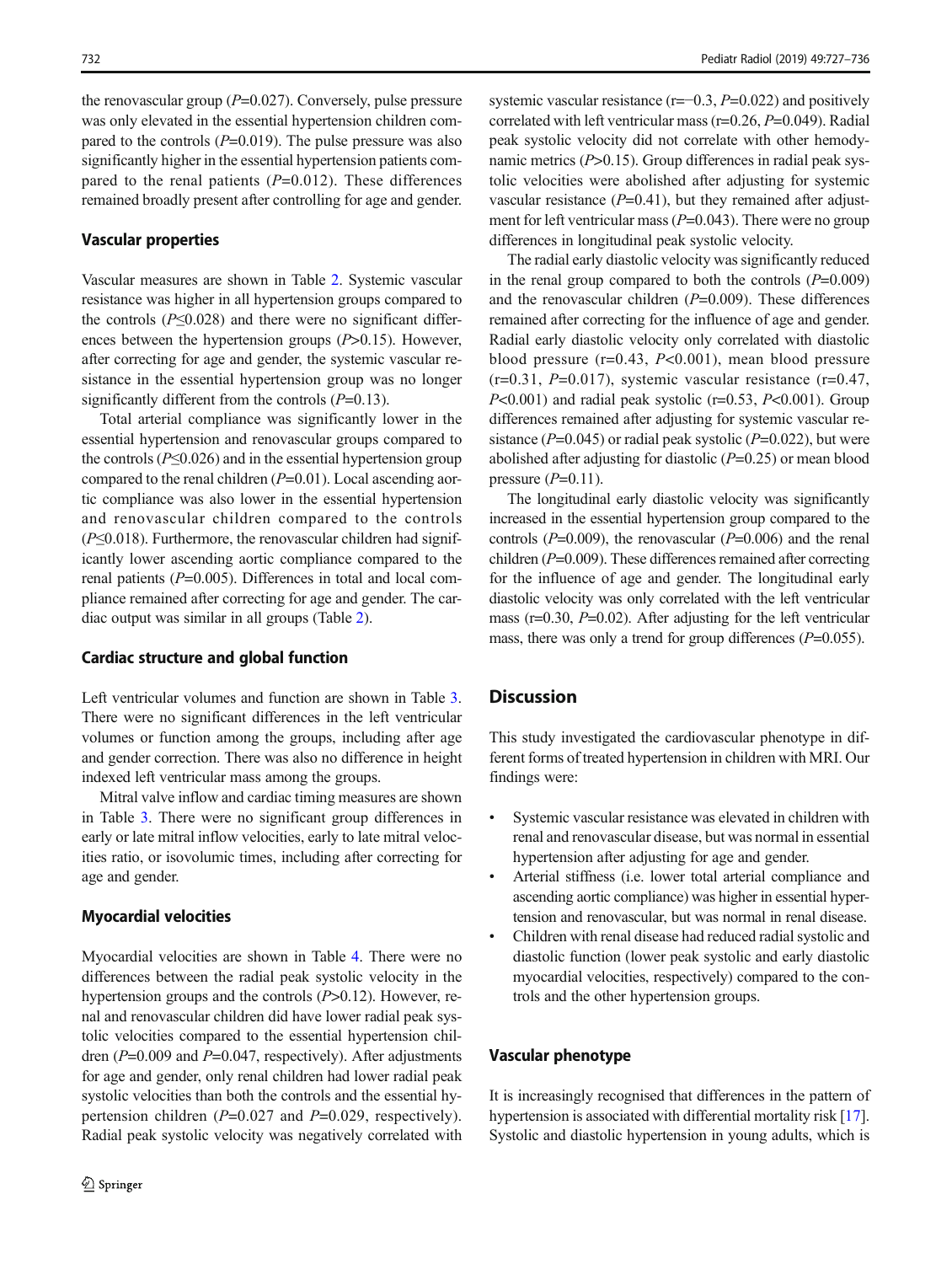<span id="page-6-0"></span>

| Table 3 | Assessment of myocardial structure and left ventricular systolic and diastolic function |  |
|---------|-----------------------------------------------------------------------------------------|--|
|---------|-----------------------------------------------------------------------------------------|--|

|                                                                | Healthy controls<br>$n=15$ | Renal hypertension<br>$n=15$ | Renovascular hypertension<br>$n=15$ | <b>Essential hypertension</b><br>$n=15$ | $P$ -value     |
|----------------------------------------------------------------|----------------------------|------------------------------|-------------------------------------|-----------------------------------------|----------------|
| End-diastolic volume $\text{m1/m}^2$ )                         | 74±9.4                     | $69 \pm 12$                  | $69 \pm 9.3$                        | $70 + 9.8$                              | 0.45           |
| End-systolic volume $(ml/m2)$                                  | $23\pm4.2$                 | $22\pm5.9$                   | $19\pm7.8$                          | $22\pm 5.3$                             | 0.22           |
| Stroke volume $\text{m1/m}^2$ )                                | $51\pm 6.4$                | $47 + 9.2$                   | $50 \pm 7.1$                        | $47 + 5.4$                              | 0.33           |
| Indexed left ventricular mass $(g/m^{2.7})$                    | $23\pm2.9$                 | $23\pm 6.3$                  | $25 \pm 5.4$                        | $27 \pm 6.7$                            | 0.14           |
| Right atrial area $\text{(cm}^2\text{/m}^2)$                   | $12\pm1.6$                 | $11\pm1.9$                   | $11\pm2.1$                          | $11 \pm 1.4$                            | 0.06           |
| Left atrial area $\text{ (cm}^2\text{/m}^2\text{)}^{\text{a}}$ | $12\pm1.3$                 | $12 \pm 1.2$                 | $12\pm1.1$                          | $10\pm1.1^{b}$                          | 0.04           |
| Ejection fraction $(\%)$                                       | $69\pm3.4$                 | $68 \pm 6.2$                 | $73+9.1$                            | $68\pm3.8$                              | $0.32^{\circ}$ |
| Isovolumic relaxation time (ms)                                | $64 \pm 11$                | $70 \pm 12$                  | $67 \pm 11$                         | $69 \pm 13$                             | 0.51           |
| Isovolumic contraction time (ms)                               | $47 \pm 15$                | $41 \pm 14$                  | $54 \pm 27$                         | $49 \pm 22$                             | $0.41^\circ$   |
| Early diastolic (E) mitral flow (ml)                           | $47 + 9.6$                 | $52\pm9.8$                   | $57 \pm 11$                         | $48 + 9.8$                              | 0.05           |
| Late diastolic $(A)$ mitral flow $(ml)$                        | 19±4.2                     | $21 \pm 6.6$                 | $25 \pm 6.6$                        | $23\pm5.7$                              | 0.11           |
| $E/A$ ratio <sup>a</sup>                                       | $2.5 \pm 1.2$              | $2.5 \pm 1.6$                | $2.3 \pm 1.4$                       | $2.2 \pm 1.3$                           | 0.60           |
| Ejection time (ms)                                             | $278 \pm 19$               | $277 \pm 13$                 | $276 \pm 22$                        | $266 \pm 15$                            | 0.27           |

a Logarithmic transformation was applied

 $b$  P<0.05 when essential hypertension is compared with controls, P<0.05 when essential hypertension is compared with renal hypertension, P<0.05 when renovascular hypertension is compared to essential hypertension

c ANOVA Welch (W) test was used

associated with an elevated systemic vascular resistance, have been shown to be associated with the highest risk when compared to other patterns of hypertension such as isolated systolic hypertension [\[17\]](#page-9-0). Thus, the pattern of hypertension is closely related to the vascular phenotype and may provide valuable prognostic information [\[18\]](#page-9-0).

In this study, the blood pressure phenotype in the three hypertension groups was slightly different, despite having similar systolic blood pressure. Specifically, the renal patients had higher diastolic blood pressure and mean blood pressure, while the essential hypertension group had greater pulse pressure. These findings are in keeping with previous large studies of blood pressure in these populations [[5,](#page-8-0) [19\]](#page-9-0) and suggest differing vascular abnormalities. However, it is not possible to definitively characterize vascular phenotype using this information because of the important role of cardiac output in determining blood pressure. Therefore, we combined blood pressure measurements with cardiac MRI to assess cardiac output and calculate systemic vascular resistance and total arterial compliance. This allowed full characterization of vascular phenotype and ruled out the possibility that blood pressure differences were simply due to differences in cardiac output.

We demonstrated that hypertensive renal disease was associated with increased systemic vascular resistance, whilst essential hypertension was characterized by decreased total

#### Table 4 Assessment of myocardial velocities

|                                                                              | Healthy<br>controls<br>$n=15$ | Renal<br>hypertension<br>$n=1.5$ | Renovascular<br>hypertension<br>$n=15$ | Essential<br>hypertension<br>$n=15$ | $P-$<br>value |
|------------------------------------------------------------------------------|-------------------------------|----------------------------------|----------------------------------------|-------------------------------------|---------------|
| Radial peak systolic myocardial velocity (cm/s)                              | $2.7 \pm 0.41$                | $2.5 \pm 0.42$                   | $2.6 \pm 0.27$                         | $2.9 \pm 0.3$ <sup>d</sup>          | 0.035         |
| Radial early diastolic velocity (cm/s)                                       | $4\pm 0.85$                   | $3.3 \pm 0.65^{\rm b}$           | $4\pm 0.7$ °                           | $3.8 \pm 0.39$                      | 0.018         |
| Longitudinal peak systolic myocardial velocity<br>$\text{(cm/s)}^{\text{a}}$ | $4\pm1.3$                     | $3.3 \pm 1.4$                    | $3.3 \pm 1.5$                          | $3.7 \pm 1.2$                       | 0.31          |
| Long early diastolic velocity (cm/s)                                         | $7.5 \pm 1.8$                 | $7.6 \pm 2.2$                    | $7.3 \pm 1.9$                          | 9.5 $\pm$ 1.7 <sup>d,e</sup>        | 0.01          |

<sup>a</sup> Logarithmic transformation was applied

 $b$  P<0.05 when renal hypertension is compared with controls

 $c<sup>c</sup> P<0.05$  when renovascular hypertension is compared with renal hypertension

 $dP$ <0.05 when renovascular hypertension is compared to essential hypertension,  $P$ <0.05 when essential hypertension is compared with renal hypertension

e P-value<0.05 when essential hypertension compared with controls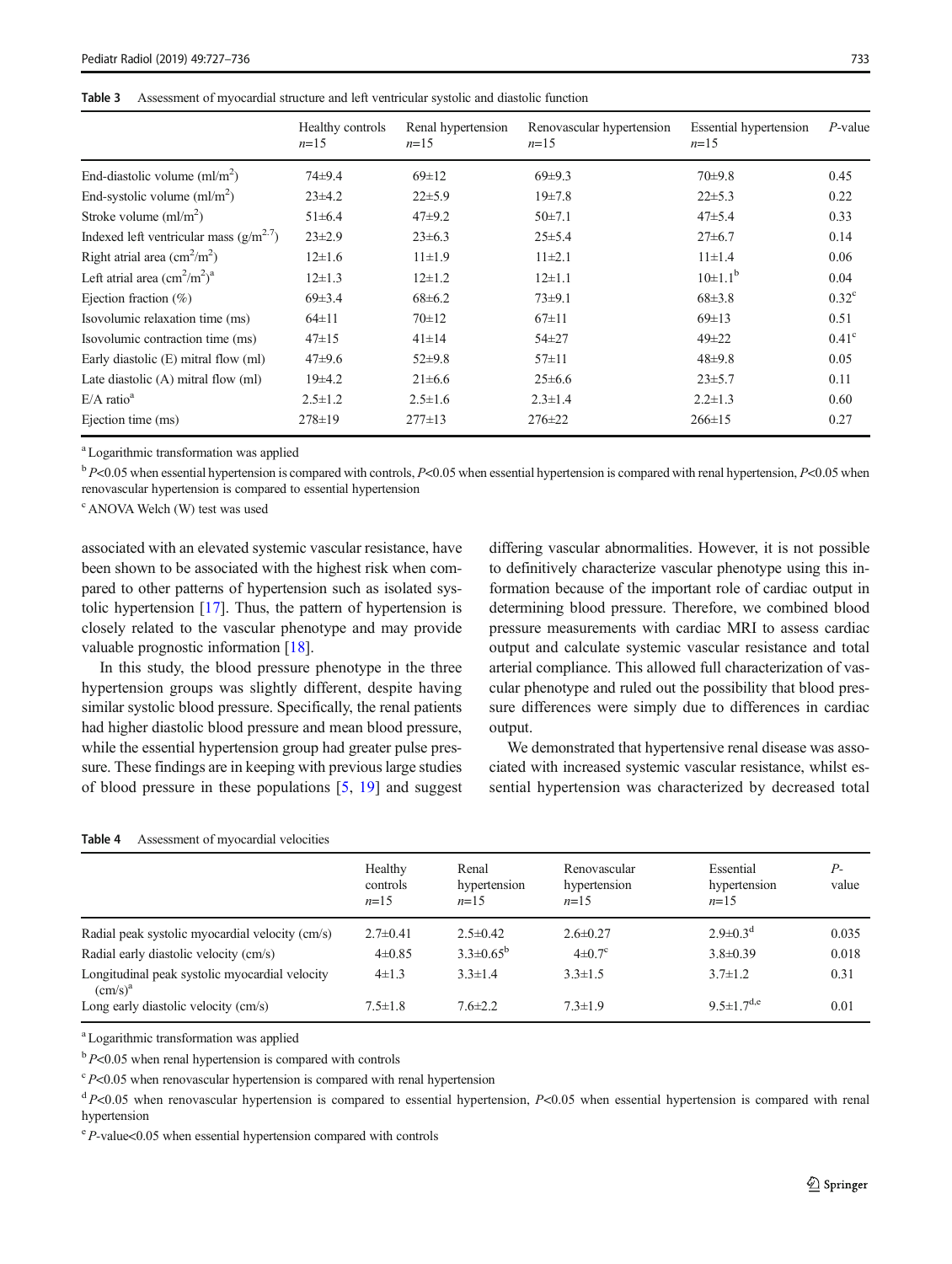arterial compliance and ascending aortic compliance. Children with renovascular hypertension fell somewhere in between these two groups. These findings are in keeping with the blood pressure phenotypes of elevated pulse pressure in the essential hypertension patients and elevated mean blood pressure in the renal disease patients. However, it should be noted that this is a treated population and untreated children may have different or more marked vascular abnormalities. Consequently, extrapolating these findings may be premature, and further studies are required. Nevertheless, our findings suggest that treated children cannot be considered to have normal vascular phenotype.

Raised systemic vascular resistance is known to occur in renal parenchymal disease [\[20\]](#page-9-0) and possible causes include persistent abnormal renin-angiotensin stimulation [\[21\]](#page-9-0), sympathetic overdrive [[22\]](#page-9-0) and reduced endothelial nitric oxide bioavailability [\[23\]](#page-9-0). Conversely, reduced total arterial compliance and increased pulse pressure are recognised to be central to the development of essential hypertension [[24](#page-9-0)–[26](#page-9-0)]. Our data further suggest that even after treatment, the essential hypertension children continue to have increased vessel stiffness.

Renal artery stenosis results in renal ischaemia, which in turn leads to wide-ranging maladaptive neurohumoral and vascular responses. Vasoconstriction is primarily mediated through renin-angiotensin-aldosterone axis activation and increased sympathetic activity in renovascular hypertension [\[27,](#page-9-0) [28\]](#page-9-0). Thus, renovascular children would be expected to have significantly elevated systemic vascular resistance before invasive treatment [[27,](#page-9-0) [28\]](#page-9-0).

Our results indicate that this does not completely normalize after therapy. Furthermore, the increased arterial stiffness in renovascular cases suggests that any abnormal vascular remodelling that may be the result of high pre-treatment blood pressure appears to persist despite successful therapy.

The fact that these treated patients continue to have raised blood pressure is important as even mildly elevated blood pressure confers additional cardiovascular risk, particularly in those burdened from a young age [[17\]](#page-9-0). Thus, further treatment escalation may be appropriate and better understanding of the underlying pathophysiology might help determine success. For instance, children with renal disease may benefit from more aggressive vasodilation with more use of calcium channel blockers. Conversely, essential hypertension patients may be better treated with newer therapies such as neprilysin inhibitors (e.g., Sacubitril/Valsartan) that target aortic stiffness [\[18\]](#page-9-0).

#### Cardiac phenotype

One of the major benefits of using MRI to assess these children is the ability to comprehensively evaluate the myocardial response to elevated blood pressure. In this study, conventional metrics of left ventricular systolic and diastolic function were normal. Furthermore, the left ventricular mass was not increased in the hypertension groups. The lack of significant changes in the left ventricular structure and global function is probably related to the fact that this was a treated population. However, we did find abnormal myocardial velocities with both radial peak systolic and early diastolic velocities being different amongst the groups. We also showed that radial peak systolic and early diastolic velocities correlated with measures of afterload, particularly systemic vascular resistance (peak systolic and early diastolic velocities) and diastolic blood pressure (early diastolic velocities). This is in keeping with the well-recognized association between afterload and both systolic and diastolic function [[29](#page-9-0)]. Interestingly, there were no group differences in radial peak systolic or early diastolic velocities in models adjusted for systemic vascular resistance (for peak systolic velocity) or diastolic blood pressure (for early diastolic velocity). This suggests that differences in myocardial velocities in the different groups of pediatric hypertension are at least partly explained by differences in vascular phenotype. However, our findings do not preclude direct myocardial disease in some of these patients (particularly the renal children) due to the small patient population.

There is also evidence from our study that radial early diastolic velocity correlates with radial peak systolic velocity. This is in keeping with the known association between systolic and diastolic function [[30](#page-9-0)], but did not explain group differences in radial early diastolic velocities. A surprising finding of this study was that patients with essential hypertension appeared to have higher longitudinal early diastolic velocities. We think this is due to the higher bulk motion of the heart in essential hypertension patients, rather than better myocardial relaxation. Although it is possible to correct for radial bulk motion using short axis tissue phase mapping, it is not possible to correct for longitudinal bulk motion. This is a limitation of this technique and in the future, four-chamber or long axis approaches should be considered.

#### Limitations

The main limitation of this study is the small number of patients in each group. The main reason for the small numbers was the difficulty in recruiting renal artery stenosis patients. Renal artery stenosis is a relatively rare condition and may be associated with other comorbidities. As other conditions such as significant midaortic syndrome may have potential confounding effects, it was important that only a "pure" population of renal artery stenosis was included in the study. Hence, it was not possible to recruit a larger number of renal artery stenosis children from a single-centre study. However, in spite of that, we were able to demonstrate significant differences in cardiovascular structure and function among the groups using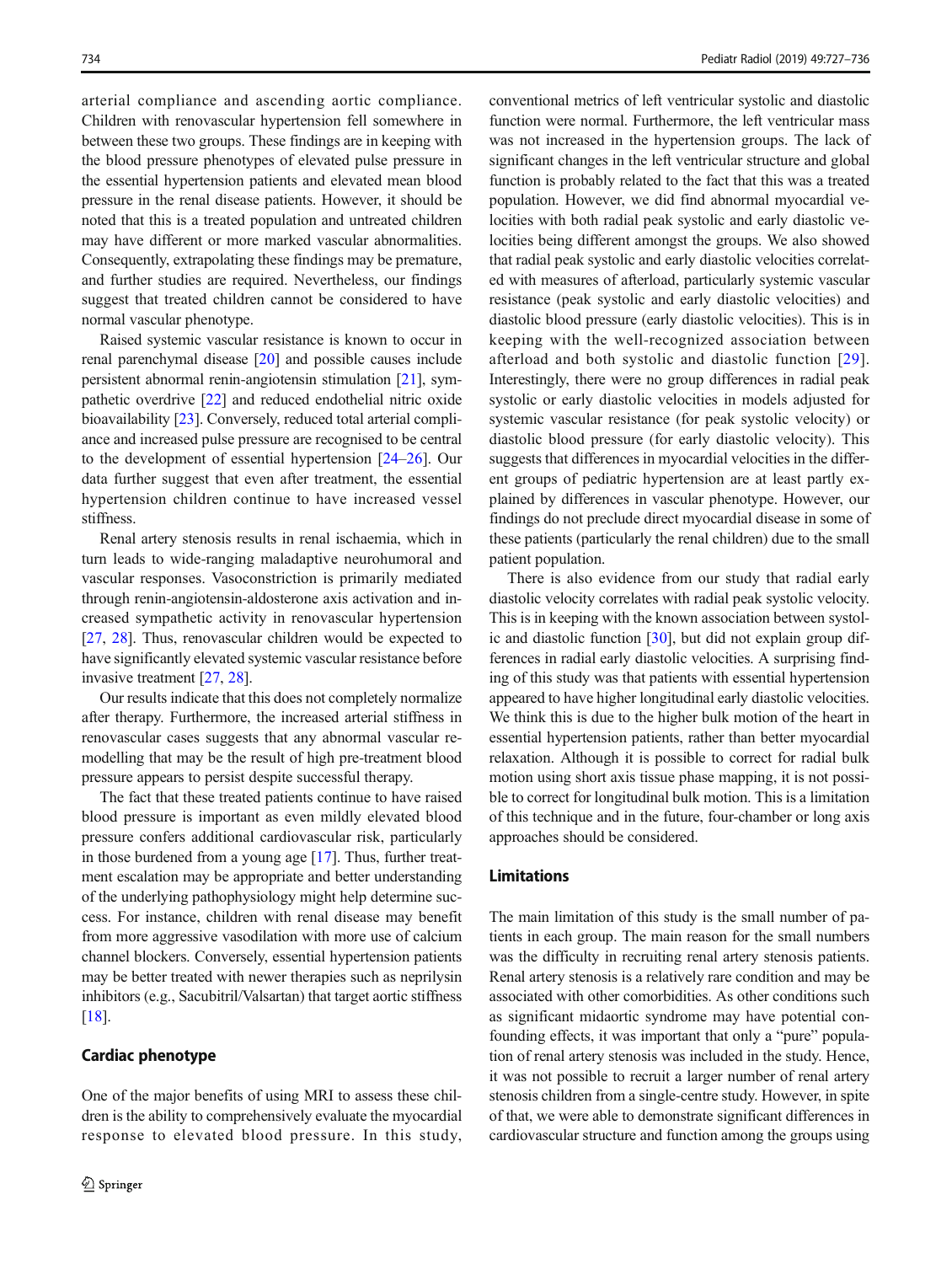<span id="page-8-0"></span>MRI. Nevertheless, larger multicentre studies are required to properly confirm our results. The relatively small study numbers also precluded the inclusion of additional potential confounding factors into the ANOVA models such as differences in hypertensive treatment and the length of treatment among the groups. Variation in current medication therapy may contribute to differences in vascular phenotype among the groups. Future studies will need to consider multicentre recruitment to increase the power of the study population to adjust for the potential effects of different hypertensive treatment.

Another important limitation was that the majority of patients were being actively treated with anti-hypertensive medication. This was because of difficulties in recruiting patients before they began therapy. In particular, most patients were referred to our center having already been diagnosed with hypertension and started on therapy. This also made it difficult to ascertain the length of diagnosis and therapy. Thus, we cannot make firm conclusions about the differences in cardiac and vascular phenotype in treatment-naïve patients or the response to treatment in the different groups. In particular, we are not powered to investigate the effect of length of treatment on vascular or cardiac phenotype. Nonetheless, we were able to demonstrate persistent vascular changes associated with renal disease and hypertension despite optimal clinical treatment in this population. Future studies should consider a prospective evaluation of the effects of anti-hypertensive therapy in treatment-naïve children, including investigation of the time course of any improvements.

A final limitation is that the supine resting position may also be associated with elevated systemic vascular resistance [\[31\]](#page-9-0). However, as the method for systemic vascular resistance assessment was applied identically across the entire study cohort, the intergroup differences demonstrated in the study are likely to be significant.

# Conclusion

We have shown that there are differences in vascular and cardiac phenotype among the different types of treated hypertension in childhood. Future studies in treatment naïve children are needed to better understand if these different phenotypes have any prognostic implications or could be used to optimise blood pressure control.

Acknowledgements We would like to express our gratitude to our research radiographers and all the doctors and nurses in the renal department in Great Ormond Street Hospital. This work was supported by Kids Kidney Research Charity, UK, and the National Institute for Health Research Biomedical Research Centre at Great Ormond Street Hospital for the Children National Health Service Foundation Trust and University College London. This study was funded by Kids Kidney Research, United Kingdom.

#### Compliance with ethical standards

Conflicts of interest None

Open Access This article is distributed under the terms of the Creative Commons Attribution 4.0 International License (http:// creativecommons.org/licenses/by/4.0/), which permits unrestricted use, distribution, and reproduction in any medium, provided you give appropriate credit to the original author(s) and the source, provide a link to the Creative Commons license, and indicate if changes were made.

# References

- 1. Hansen ML, Gunn PW, Kaelber DC (2007) Underdiagnosis of hypertension in children and adolescents. JAMA 298:874–879
- 2. Sharma AK, Metzger DL, Rodd CJ (2018) Prevalence and severity of high blood pressure among children based on the 2017 American Academy of Pediatrics guidelines. JAMA Pediatr 172:557–565
- 3. Gupta-Malhotra M, Banker A, Shete S et al (2015) Essential hypertension vs. secondary hypertension among children. Am J Hypertens 28:73–80
- 4. Sadowski RH, Falkner B (1996) Hypertension in pediatric patients. Am J Kidney Dis 27:305–315
- 5. Cheang MH, Barber NJ, Khushnood A et al (2018) A comprehensive characterization of myocardial and vascular phenotype in pediatric chronic kidney disease using cardiovascular magnetic resonance imaging. J Cardiovasc Magn Reson 20:24
- 6. Pennell DJ, Sechtem UP, Higgins CB et al (2004) Clinical indications for cardiovascular magnetic resonance (CMR): consensus panel report. J Cardiovasc Magn Reson 6:727–765
- 7. Kowalik GT, Knight DS, Steeden JA et al (2015) Assessment of cardiac time intervals using high temporal resolution real-time spiral phase contrast with UNFOLDed-SENSE. Magn Reson Med 73: 749–756
- 8. Steeden JA, Knight DS, Bali S et al (2014) Self-navigated tissue phase mapping using a golden-angle spiral acquisition-proof of concept in patients with pulmonary hypertension. Magn Reson Med 71:145–155
- 9. Tullus K, Brennan E, Hamilton G et al (2008) Renovascular hypertension in children. Lancet 371:1453–1463
- 10. McCrindle BW (2010) Assessment and management of hypertension in children and adolescents. Nat Rev Cardiol 7:155– 163
- 11. Odille F, Steeden JA, Muthurangu V, Atkinson D (2011) Automatic segmentation propagation of the aorta in real-time phase contrast MRI using nonrigid registration. J Magn Reson Imaging 33:232– 238
- 12. Muthurangu V, Lurz P, Critchely JD et al (2008) Real-time assessment of right and left ventricular volumes and function in patients with congenital heart disease by using high spatiotemporal resolution radial k-t SENSE. Radiology 248:782–791
- 13. de Simone G, Devereux RB, Daniels SR et al (1995) Effect of growth on variability of left ventricular mass: assessment of allometric signals in adults and children and their capacity to predict cardiovascular risk. J Am Coll Cardiol 25:1056–1062
- 14. Steeden JA, Atkinson D, Hansen MS et al (2011) Rapid flow assessment of congenital heart disease with high-spatiotemporalresolution gated spiral phase-contrast MR imaging. Radiology 260:79–87
- 15. Steeden JA, Atkinson D, Taylor AM, Muthurangu V (2010) Assessing vascular response to exercise using a combination of